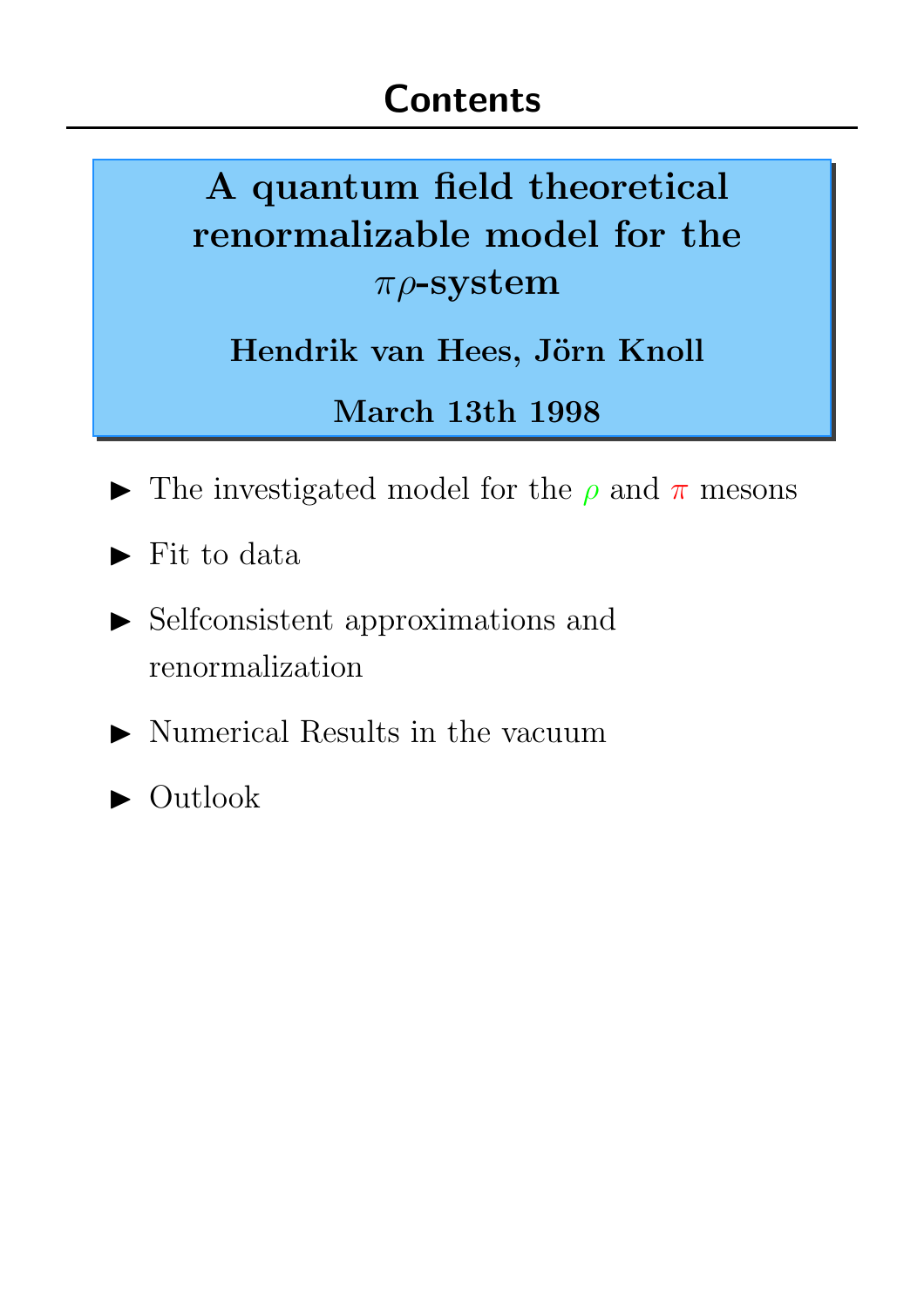- $\blacktriangleright$   $U(1) \times SU(2)$  gauge model
- spontaneously broken with Higgs mechanism to  $U(1) \Rightarrow 3$   $\rho$ -mesons and 1 photon
- **Price for renormalizability: 1 Higgs boson**
- $\blacktriangleright$  Couple the pions as a  $SO(3)$ -Triplett minimally to the gauge fields  $\Rightarrow$  vector meson dominance



 $\triangleright$  No problem to add π-Higgs-interactions  $\Rightarrow$ Theory can be seen as a gauged linear  $\sigma$ -model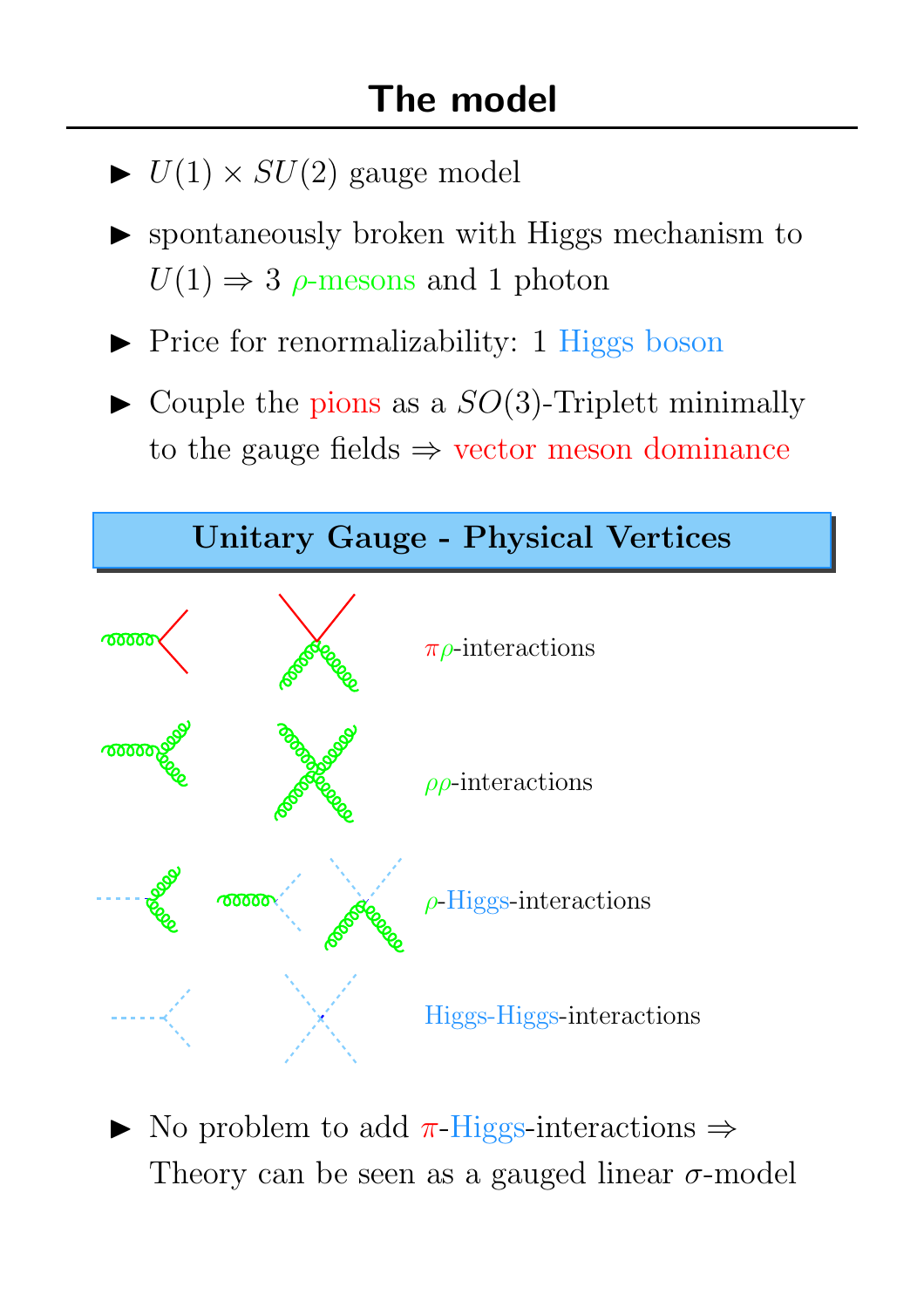### Form factor and Phase Shift

 $\triangleright$  Using dimensional regularization and renormalization of the one-loop-self-energy diagrams



Data: Amendolia et al. Phys. Lett. 138B (1984) 454 Barkov et al. Nucl. Phys. B256 (1985) 365



Data: Frogatt, Petersen, Nucl. Phys. B129 (1977) 89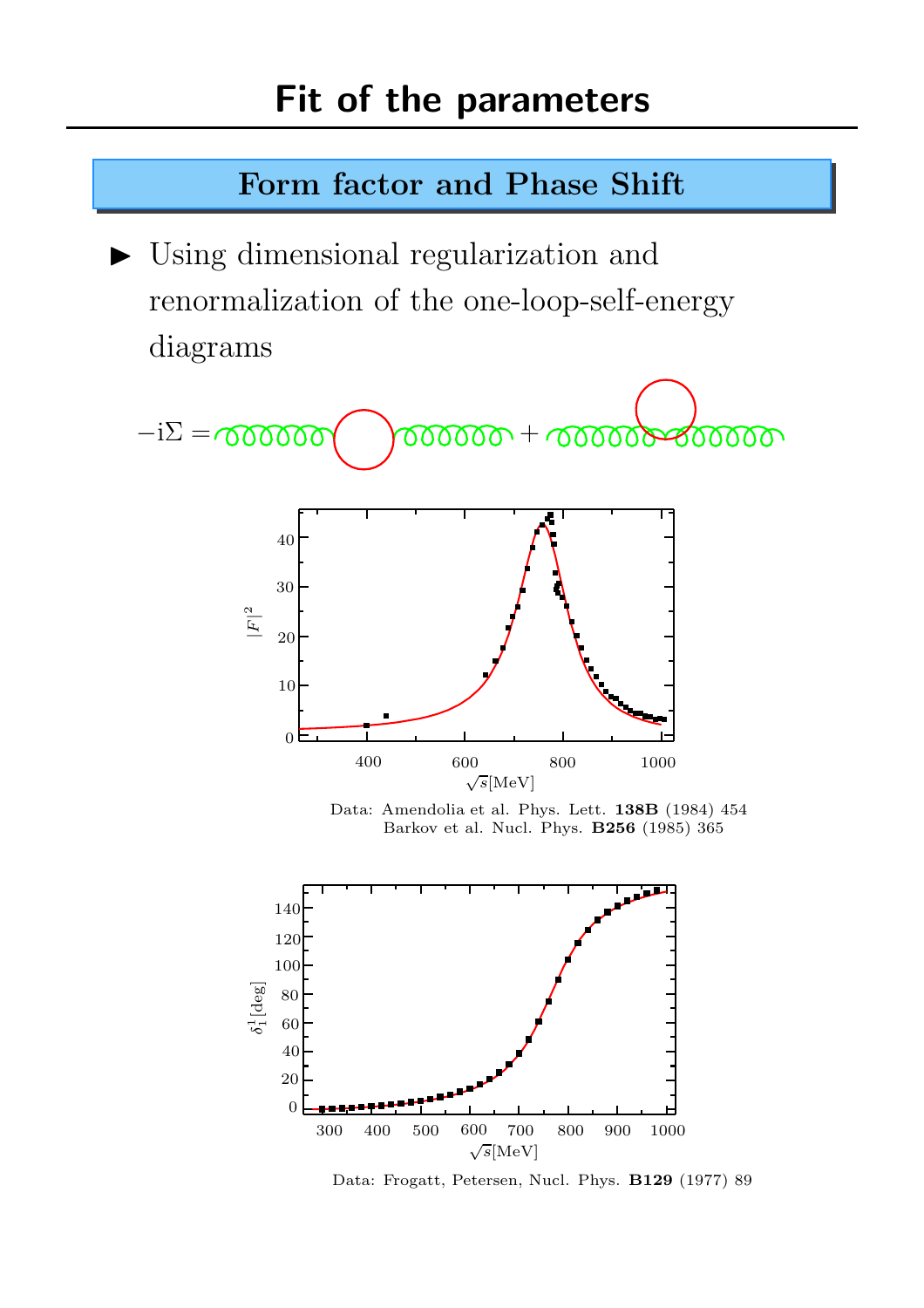#### Generating functional

 $\blacktriangleright$   $\Phi[G, D]$ : sum over all 2PI closed diagrams with at least two loops



 $\triangleright$  Variation with respect to Green's functions  $\Rightarrow$ self energies fulfilling Dyson's equations



- $\triangleright$  Sum up to a certain loop order  $\Rightarrow$  Selfconsistent effective approximation
- **In Respects any conservation law basing on global** symmetries
- $\blacktriangleright$  In thermal field theory: Thermodynamically consistent approximation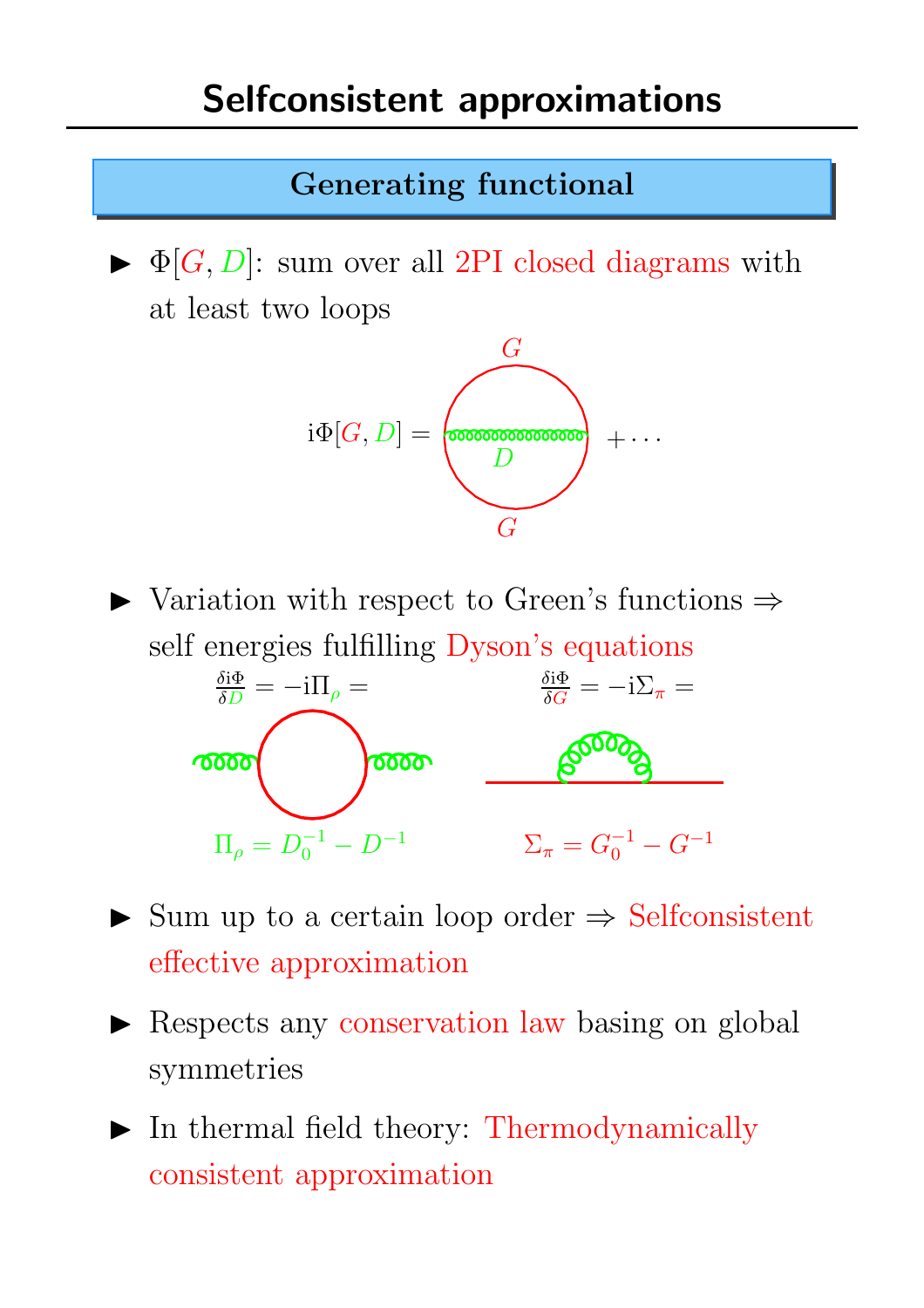## Renormalizing the selfconsistent approximation

- $\blacktriangleright$  Can be seen as resummation of all self energy insertions  $\Rightarrow$  Infinities to all orders
- $\triangleright$  Renormalizable theory  $\Rightarrow$  finite by renormalizing parameters already present in Lagrangian
- $\blacktriangleright$  Physical renormalization conditions

$$
\Sigma_{\pi}(m_{\pi}^2) = \partial_s \Sigma_{\pi}(m_{\pi}^2) = 0, \; \Pi_{\rho}(0) = \partial_s \Pi_{\rho}(0) = 0
$$

▶ Analytical properties of Green's functions

$$
G(s) = \frac{1}{\pi} \int_0^\infty dm^2 \Delta(m^2, s) A(m^2)
$$
 with  $A(s) = -\text{Im } G(s)$ 

- $\blacktriangleright$   $\Delta(m^2, s)$ : Feynman-propagator  $\Rightarrow$  integral  $k$ ernels  $\Rightarrow$  can be renormalized using standard techniques
- $\triangleright$  self consistent finite set of coupled integral equations solvable numerically by iteration
- Tadpole in vacuum absorbed into mass renormalization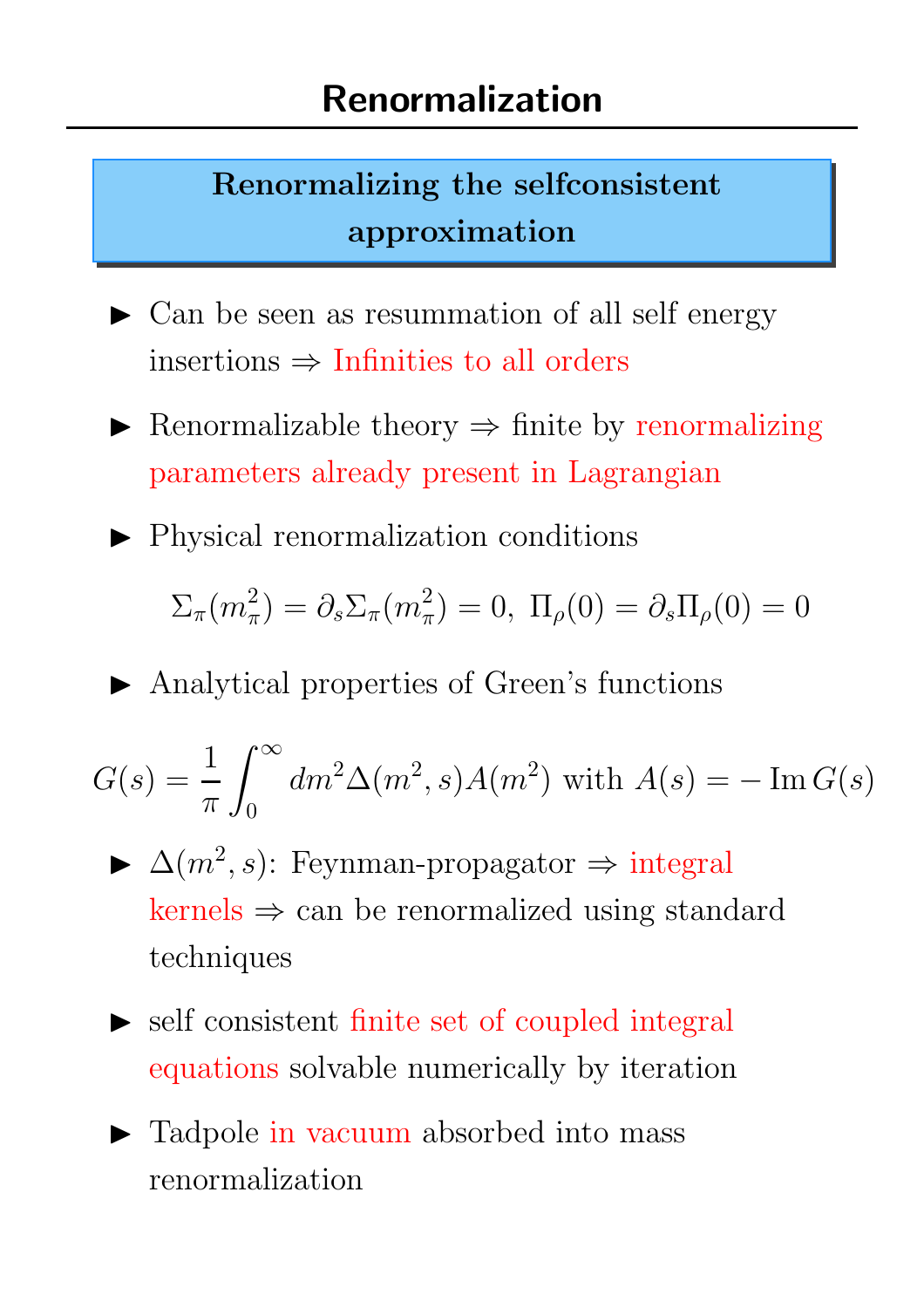Results in vacuum Results in vacuum

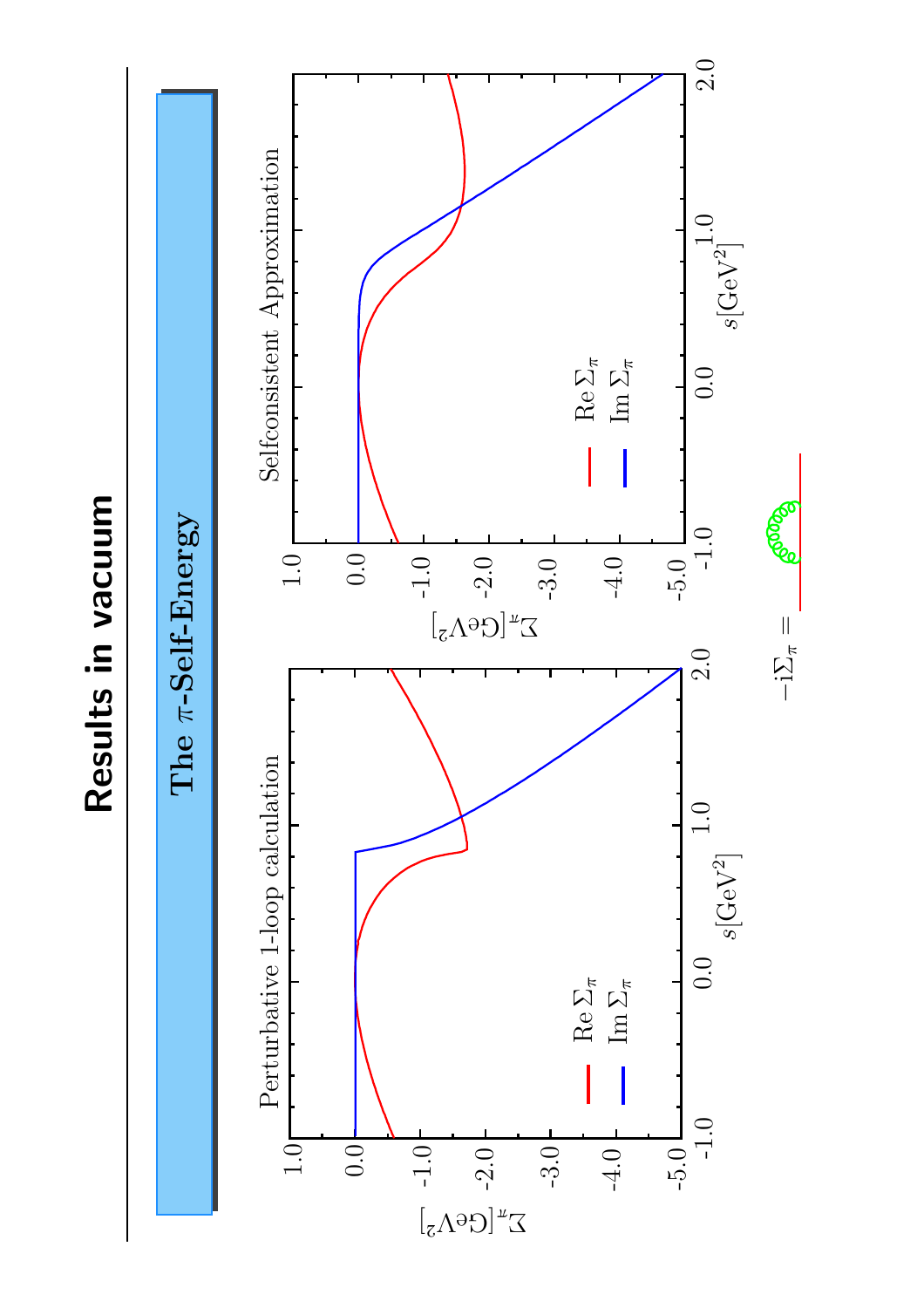### The  $\rho$ -Self-Energy